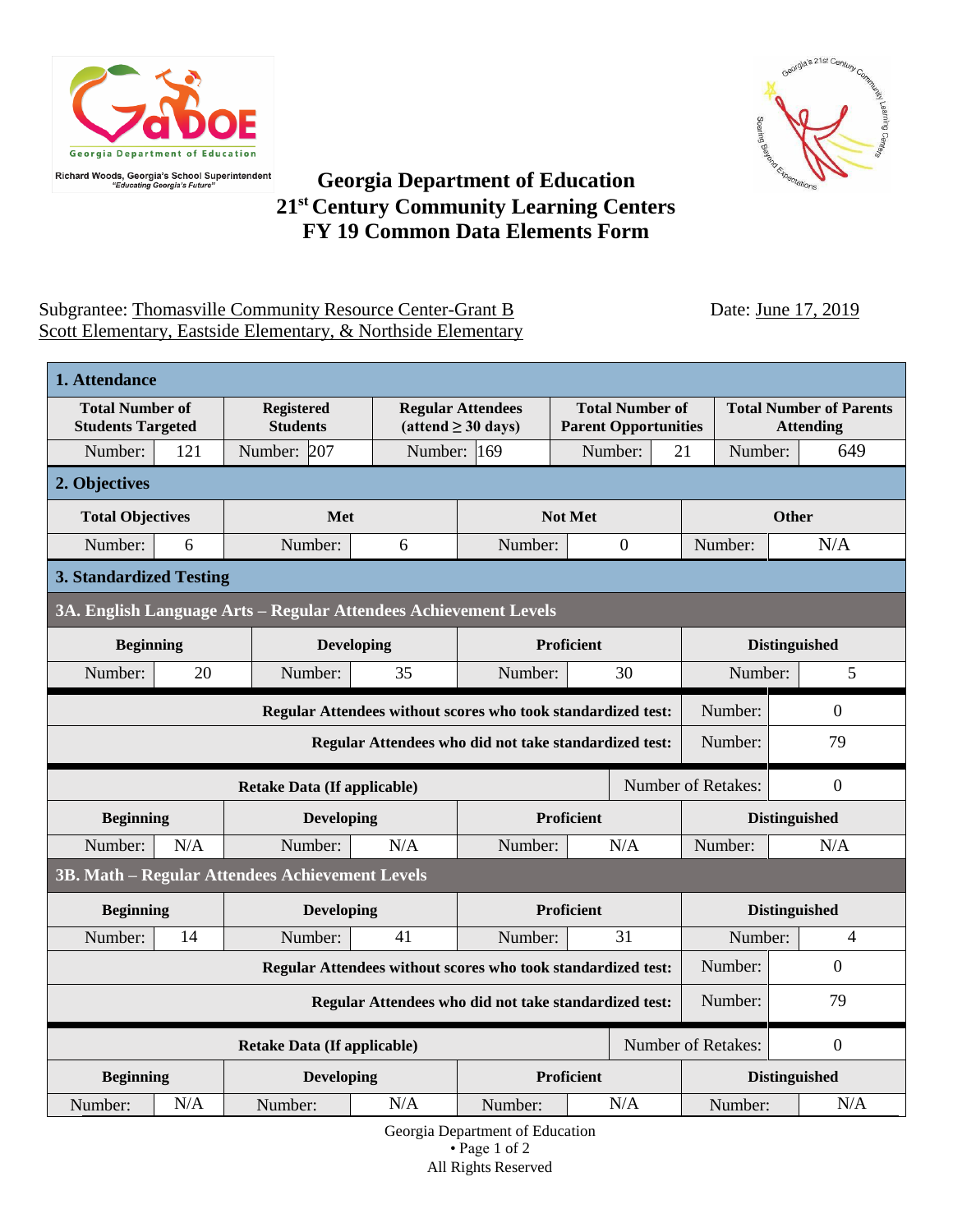| <b>4. Report Card Grades</b>                  |  |                                                                              |                                      |                                                                              |                                       |                                                               |                                      |                                       |                           |                                      |  |
|-----------------------------------------------|--|------------------------------------------------------------------------------|--------------------------------------|------------------------------------------------------------------------------|---------------------------------------|---------------------------------------------------------------|--------------------------------------|---------------------------------------|---------------------------|--------------------------------------|--|
| 4A. English Language Arts - Regular Attendees |  |                                                                              |                                      |                                                                              |                                       |                                                               |                                      |                                       |                           |                                      |  |
| <b>Regular Attendees</b><br>without Grades    |  | <b>Regular Attendees with</b><br>grade increase<br>$(1st to 2nd Semester)$   |                                      | <b>Regular Attendees with</b><br>grade decrease<br>$(1st to 2nd Semester)$   |                                       | Regular attendees who maintained a specific grade<br>all year |                                      |                                       |                           |                                      |  |
| Number                                        |  | Number                                                                       |                                      |                                                                              | Number                                |                                                               | " $A$ " or " $B$ "                   | $\overline{C}$                        |                           | "D" or " $F$ "                       |  |
| 45                                            |  | 26                                                                           |                                      | 20                                                                           |                                       |                                                               | 64                                   | 12                                    |                           | 2                                    |  |
|                                               |  | Identify if subgrantee utilized numeric (preferred) or letter grades         |                                      |                                                                              |                                       |                                                               | Numeric                              |                                       |                           |                                      |  |
| <b>4B. Math – Regular Attendees</b>           |  |                                                                              |                                      |                                                                              |                                       |                                                               |                                      |                                       |                           |                                      |  |
| <b>Regular Attendees</b><br>without Grades    |  | <b>Regular Attendees with</b><br>grade increase<br>$(1st$ to $2nd$ Semester) |                                      | <b>Regular Attendees with</b><br>grade decrease<br>$(1st$ to $2nd$ Semester) |                                       | Regular attendees who maintained a specific grade<br>all year |                                      |                                       |                           |                                      |  |
| Number                                        |  | Number                                                                       |                                      | Number                                                                       |                                       |                                                               | "A" or "B"                           |                                       |                           | "D" or " $F$ "                       |  |
| 43                                            |  | 24                                                                           |                                      |                                                                              | 38                                    | 50                                                            |                                      | 12                                    |                           | 2                                    |  |
|                                               |  | Identify if subgrantee utilized numeric (preferred) or letter grades         |                                      |                                                                              |                                       |                                                               | Numeric                              |                                       |                           |                                      |  |
| 5. Surveys                                    |  |                                                                              |                                      |                                                                              |                                       |                                                               |                                      |                                       |                           |                                      |  |
| <b>5A. Student Surveys</b>                    |  |                                                                              |                                      |                                                                              |                                       |                                                               |                                      |                                       |                           |                                      |  |
| Number of Student Surveys<br>Completed        |  | <b>Behavior</b>                                                              |                                      |                                                                              | <b>Homework Completion</b>            |                                                               |                                      |                                       | <b>Satisfaction</b>       |                                      |  |
|                                               |  | Strongly/<br>Somewhat<br>Agree                                               | <b>Neither Agree</b><br>nor Disagree |                                                                              | Strongly/<br><b>Somewhat</b><br>Agree |                                                               | <b>Neither Agree</b><br>nor Disagree | Strongly/<br>Agree                    | <b>Somewhat</b>           | <b>Neither Agree</b><br>nor Disagree |  |
| Number                                        |  | Number                                                                       |                                      |                                                                              |                                       | Number                                                        |                                      |                                       | Number                    |                                      |  |
| 146                                           |  | 122                                                                          |                                      | 16                                                                           | 134                                   |                                                               | 9                                    | 122                                   |                           | 13                                   |  |
|                                               |  |                                                                              |                                      |                                                                              |                                       |                                                               |                                      |                                       |                           |                                      |  |
|                                               |  | <b>Behavior</b>                                                              |                                      |                                                                              |                                       |                                                               | <b>Homework Completion</b>           | <b>Satisfaction</b>                   |                           |                                      |  |
| Number of Parent Surveys<br>Completed         |  | Strongly/<br><b>Somewhat</b>                                                 |                                      | <b>Neither Agree</b>                                                         | Strongly/<br><b>Somewhat</b><br>Agree |                                                               | <b>Neither Agree</b><br>nor Disagree | Strongly/<br><b>Somewhat</b><br>Agree |                           | <b>Neither Agree</b><br>nor Disagree |  |
| Number                                        |  | Agree                                                                        | nor Disagree<br>Number               |                                                                              |                                       |                                                               | Number                               |                                       |                           | Number                               |  |
| 110                                           |  | 100<br>9                                                                     |                                      |                                                                              | 100                                   |                                                               |                                      | 9                                     |                           | 7<br>103                             |  |
| <b>5C. Regular School Day Teacher Surveys</b> |  |                                                                              |                                      |                                                                              |                                       |                                                               |                                      |                                       |                           |                                      |  |
| Number of Teacher Surveys<br>Completed        |  | <b>Behavior</b>                                                              |                                      |                                                                              |                                       | <b>Homework Completion</b>                                    |                                      |                                       |                           |                                      |  |
|                                               |  | Significant/<br>Moderate/Slight<br><b>Improvement</b>                        |                                      |                                                                              | No Need to Improve                    | Significant/<br>Moderate/Slight<br>Improvement                |                                      |                                       | <b>No Need to Improve</b> |                                      |  |
| Number                                        |  | Number                                                                       |                                      |                                                                              |                                       |                                                               |                                      |                                       | Number                    |                                      |  |
| 162                                           |  | 98                                                                           |                                      | 53                                                                           | 132                                   |                                                               |                                      | 24                                    |                           |                                      |  |
|                                               |  |                                                                              |                                      |                                                                              |                                       |                                                               |                                      |                                       |                           |                                      |  |
| <b>Number of Partners</b>                     |  | <b>Total Amount of Contributions</b>                                         |                                      |                                                                              |                                       |                                                               |                                      |                                       |                           |                                      |  |
| 3                                             |  | \$245,025.00                                                                 |                                      |                                                                              |                                       |                                                               |                                      |                                       |                           |                                      |  |